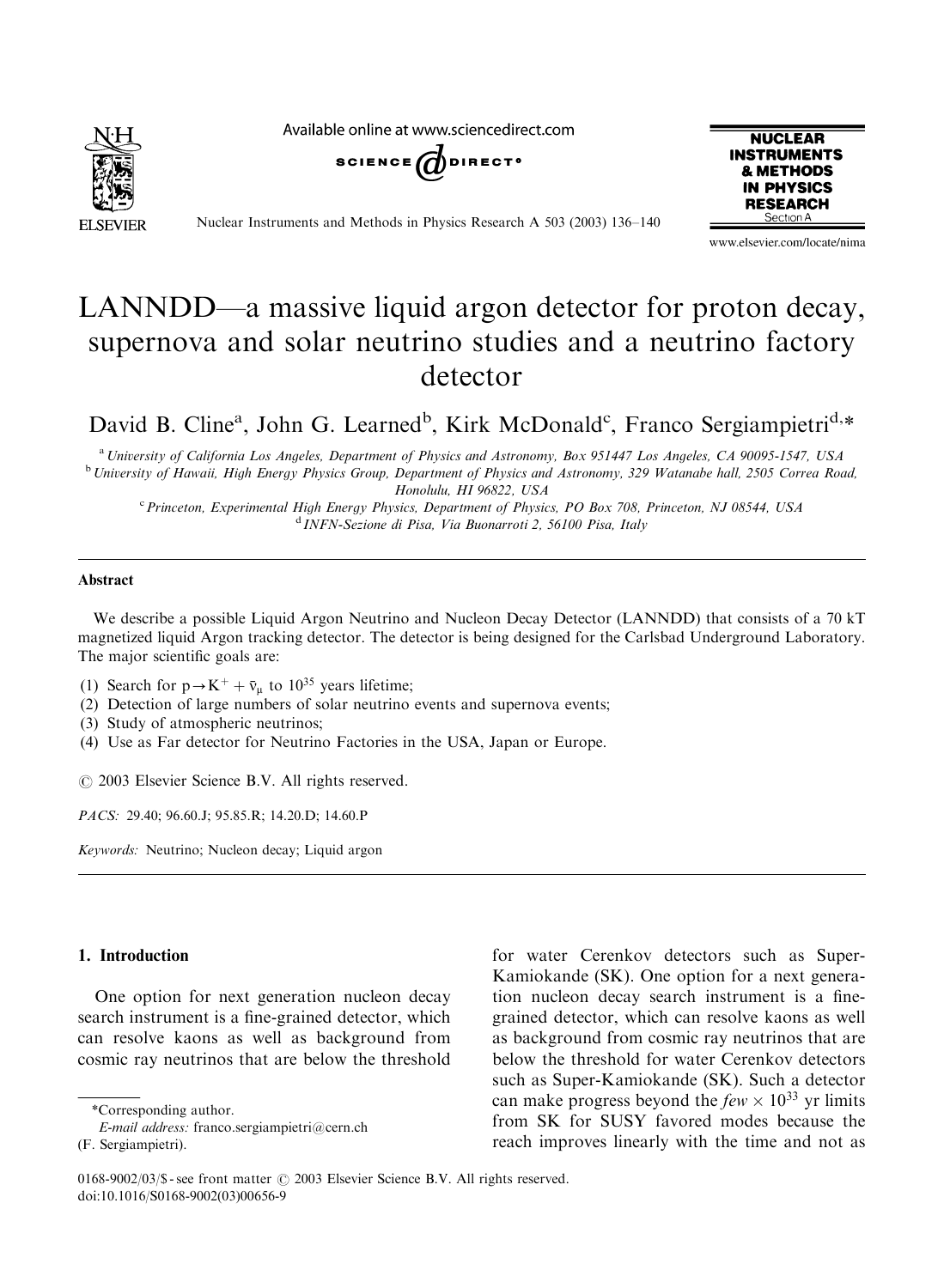the square root of exposure as in SK. It will be possible to discover nucleon decay up to about  $\sim$  10<sup>35</sup> yr lifetime/branching ratio with an instrument of  $\sim$  70 kT mass in liquid argon after a few years of exposure.

A second major goal for such an instrument, as demonstrated in a spectacular example of synergy in the last two generations of underground detectors, is the study of neutrino interactions and oscillations. Such a detector can make neutrino oscillation studies using the cosmic ray neutrinos alone (being able to resolve muon neutrino regeneration, detect tau's and tighten measurements of  $\Delta m^2$  search for other mixing than  $v_0 \rightarrow v_\tau$ ). But coupled with a neutrino factory, this detector, outfitted with a large magnet, offers the advantage of being able to discriminate the sign not only of muon events, but of electron events as well. Given the bubble-chamber-like ability to resolve reaction product trajectories, including energy/momentum measurement and excellent particle identification up to a few GeV, this instrument will permit the study of the neutrino MNS matrix in a manner which is without peer.

One may question whether such a marvelous instrument is affordable, by which we mean buildable at a cost comparable or less than the neutrino source cost. It is indicated by simple scaling from existing experience with ICARUS, that such an instrument will cost out in the class of a large collider detector instrument and represents a straightforward extrapolation of existing technology.

As expected for such a large, isotropically sensitive, general-purpose detector, there are many ancillary physics goals which can be pursued. This device would allow exploration of subjects ranging from the temporal variation of the solar neutrino flux (above a threshold of perhaps 10 MeV), to searches for neutrinos from individual or the sum of all supernovae and other cataclysmic events (e.g. GRBs), to cosmic ray research (composition, where the WIPP depth is advantageous), dark matter searches (via annihilation neutrinos), searches for cosmic exotic particles (quark nuggets, glueballs, monopoles, free quarks), and point source neutrino astronomy. In all these instances, we can go beyond SK by virtue of lower energy



Fig. 1. LANNDD at the CUNL site.

threshold, better energy loss rate resolution, momentum, angle, sign and event topology resolution.

We note that in the ''Connecting Quarks with the Cosmos: Eleven Science Questions for the New Century" report (now in draft,  $1/9/01$ )<sup>1</sup> for the National Academy, that such an instrument addresses eight of the 11 questions at least indirectly and of those eight, two explicitly (nucleon decay and neutrino mass).

### 2. The Carlsbad Site for LANNDD

In Fig. 1 we show the possible location of LANNDD at the Carlsbad Underground Laboratory site (CUNL). Note that the ease of construction and the exhaust pipe are key motivations for this site. Safety would be accomplished by walling off the detector from the rest of the lab. Excavation is relatively inexpensive at this site due to the salt structure.

#### 3. Some scientific goals of LANNDD

Much of the scientific studies that are being done with LANNDD follow the success of the ICARUS detector program  $[1-3]$ . The main exception is for the use of the detector at a neutrino factory where it will be essential to

 $1$  See <http://www.nas.edu/bpa/reports/cpu/index.html>.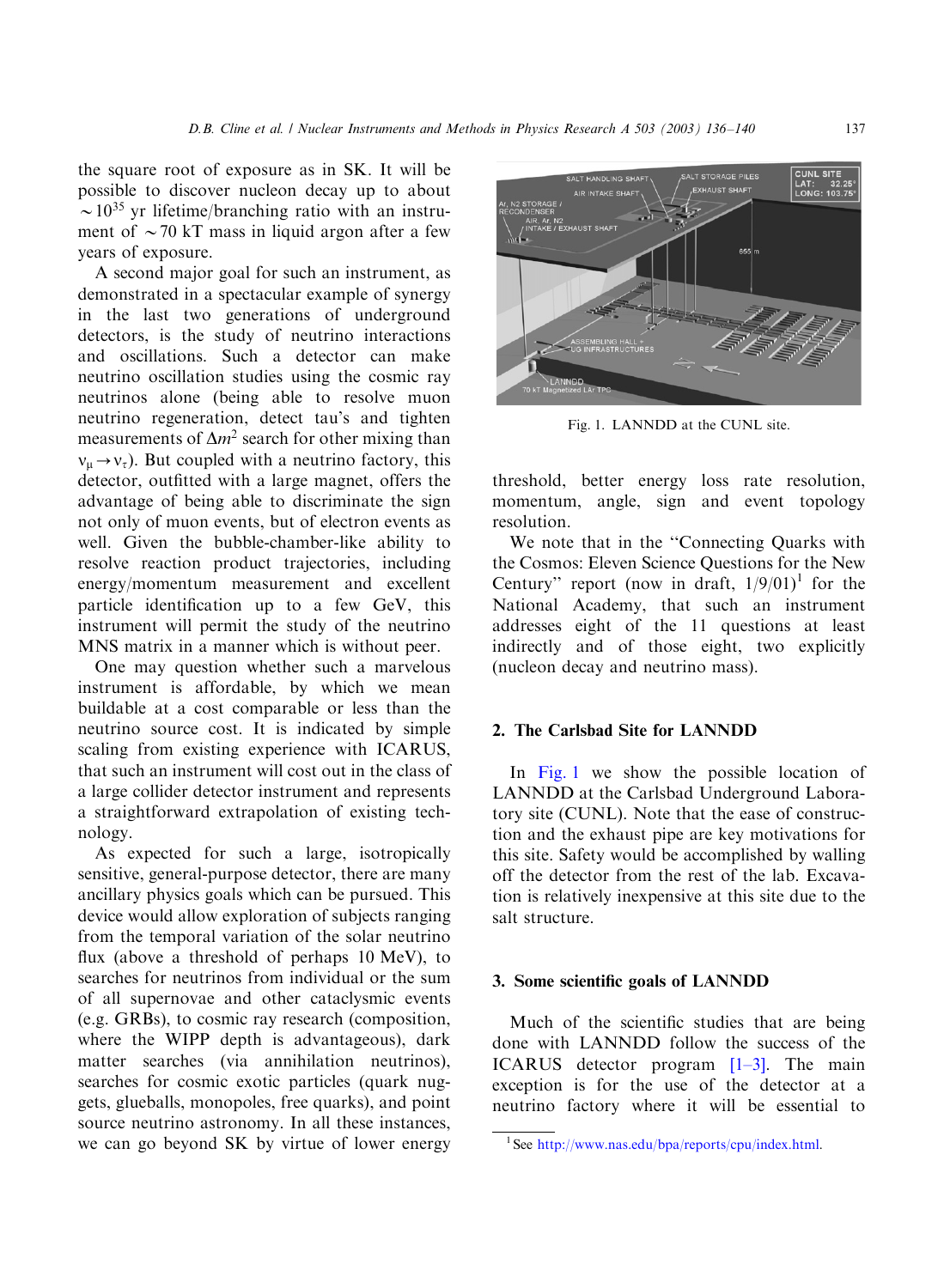measure the energy and charge of the  $\mu^{\pm}$  products of the neutrino interaction. We will soon propose an R&D program to study the effects of the magnetic field possibilities for LANNDD.

(a) Search for proton decay to  $10^{35}$  years

The detection of  $p \rightarrow K^+ + \bar{v}_{\mu}$  would seem to be the key channel for any SUSY-LUT model. This channel is very clear in liquid argon due to the measurement of the range and detection of the decay products. We expect very small background events at  $10^{35}$  nucleon years for this mode (refer to ICARUS studies).

(b) Solar neutrinos and supernova neutrinos studies

The major solar neutrino process detected in liquid argon is  $v_e + {}^{40}Ar \rightarrow {}^{40}K^* + e^-$ , with  $K^*$  deexcitation giving photons with subsequent compton events. The same process is useful for supernova  $v_e$  detection—the expected rate for the solar neutrinos is  $\sim$  123,000 per year. For a supernova in the center of the galaxy with full mixing there would be  $\sim$ 3000 events—no other detection would have this many clear  $v_e$  events.

(c) Atmospheric neutrino studies

By the time LANNDD is constructed it is not clear which atmospheric neutrino process will remain to be studied. However this detector will have excellent muon, hadron and electron identification as well as the sign of  $\mu^{\pm}$  charge. This would be unique in atmospheric neutrino studies.

The rate of atmospheric neutrinos in LANNDD will be  $(50 \text{ kT}$  fiducial volume):

CC  $v_e$  events 4800/yr

CC  $v_u$  events 3900–2800/yr

(depending on the neutrino mixing).

There would also be about 5000 NC  $\nu$  events/yr. We would expect about 25 detected  $v<sub>\tau</sub>$  events/yr that all would go upward in the detector.

(d) Use of LANNDD in a neutrino factory

Because of the large mass and nearly isotropic event response, LANNDD could observe neutrinos from any of the possible neutrino factories: BNL, FNAL, CERN or KEK in Japan. There are two approximate distances  $(2-3) \times 10^3$  km and  $(7 9 \times 10^3$  km for these neutrino factories. We assume the more distant neutrino factories operate at 50 GeV  $\mu^{\pm}$  energy. For a neutrino factory that produces  $10^{20} \mu^{\pm}/yr$  at FNAL/BNL we expect

 $\sim$  50,000v-interactions/yr with right sign  $\mu$ 's (i.e. for  $\mu^+ \rightarrow e^+ + \nu_e + \bar{\nu}_{\mu}$ , the  $\bar{\nu}_{\mu}$  gives  $\mu^+$  as right sign muons). The number of wrong sign muons depends on the mixing angle  $\theta_{13}$  (wrong sign muons are produced for  $\mu^+ \rightarrow e^+ + \nu_e + \bar{\nu}_u$ , with  $v_e \rightarrow v_\mu$  and  $v_\mu \rightarrow \mu^-$ : the  $\mu^-$  is the wrong sign muon)—there could be as many as 5000 wrong sign events/yr.

For the farther distances (CERN, Japan) these numbers would be about the same due to the higher energy  $\mu^{\pm}$  (50 GeV) with the rate increasing like the  $E_{\mu}$  to the 3rd power.

The LANNDD detector could be useful for the search for CP violation from any neutrino factory location. This will depend on the value of the mixing angle  $\theta_{13}$  and the magnitude of the CP violation.

For the longer distance experiments (CERN, Japan) there could be important MSW effect that is important to study in order to evaluate the significance of the CP violation search. It is possible that the electric charge of the  $e^{\pm}$  from the reaction  $\bar{v}_{\mu} \rightarrow \bar{v}_{e}$  could be determined as it was in heavy liquid bubble chambers by following the shower particles—this is currently under study.

In Fig. 2 and [Table 1](#page-3-0) we show the schemata and parameters of neutrino factory beams to the CUNL site for detection by LANNDD—we consider this a universal neutrino factory detector.



Fig. 2. Scheme of possible neutrino factory beams to the CUNL site.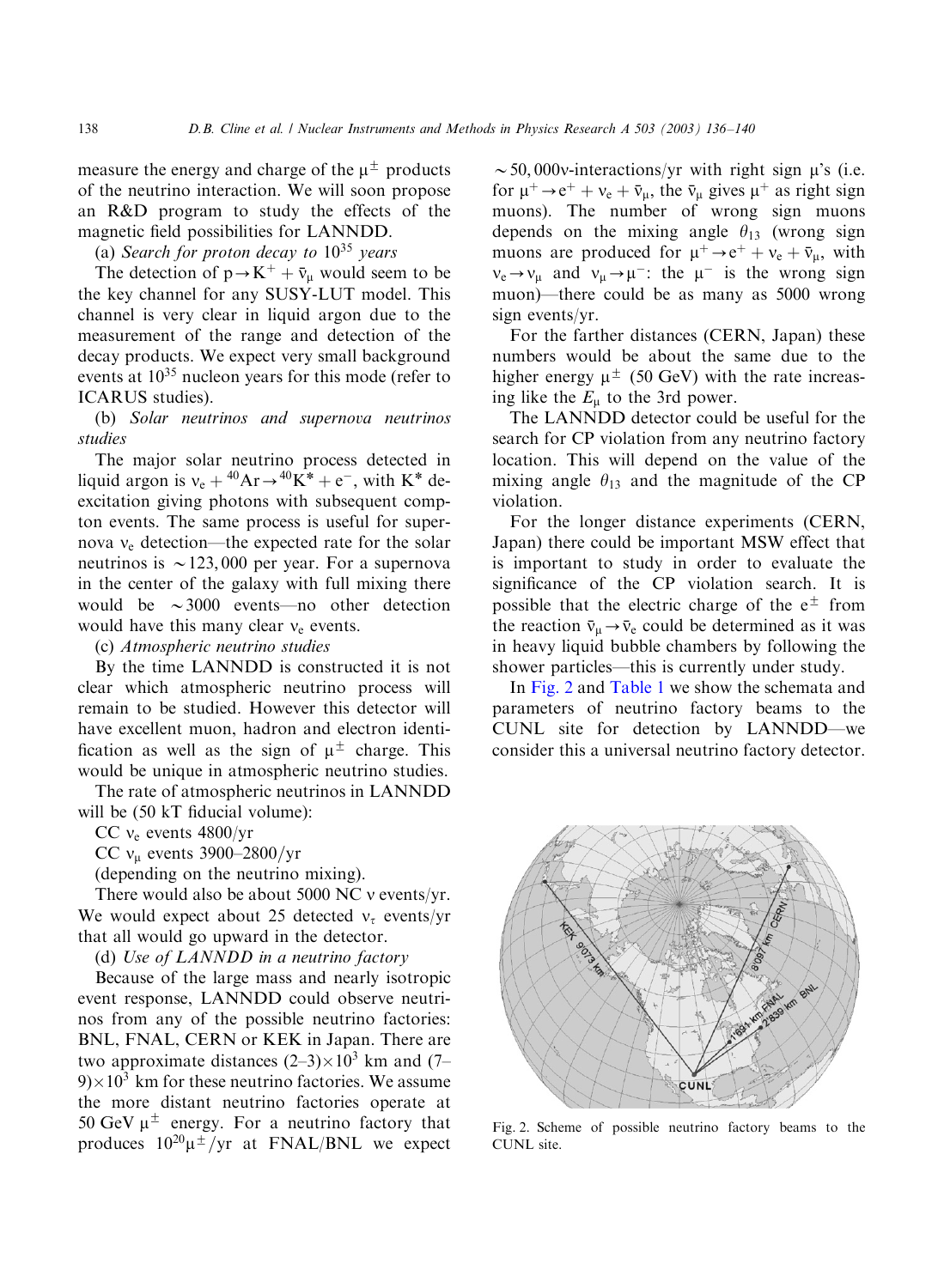<span id="page-3-0"></span>Long baseline beams at CUNL ( $\theta_H$ : angle, in the CUNL site horizontal plane, with respect to the NORD;  $\theta$ <sub>V</sub>: angle, at the

| CUNL site, with respect to the horizontal plane) |          |               |              |  |
|--------------------------------------------------|----------|---------------|--------------|--|
| LBL beams                                        | Distance | $\theta_H$    | $\theta_V$   |  |
| <b>FNAL</b>                                      | 1691 km  | $47.9^\circ$  | $7.8^\circ$  |  |
| <b>BNL</b>                                       | 2839 km  | $62.5^\circ$  | $12.9^\circ$ |  |
| <b>CERN</b>                                      | 8097 km  | $41.6^\circ$  | $39.5^\circ$ |  |
| <b>KEK</b>                                       | 9073 km  | $-44.7^\circ$ | 45 $4^\circ$ |  |

Table 2

| Fiducial volume, number of channels and heat input (calculated |  |
|----------------------------------------------------------------|--|
| with 1 $W/m2$ for different detector configurations            |  |

|                         | Single module 8 Modules 64 Modules |        |         |
|-------------------------|------------------------------------|--------|---------|
| Active volume $(m^3)$   | 50 000                             | 50000  | 50 000  |
| Fiducial volume $(m^3)$ | 41 3 51                            | 33559  | 21 0 37 |
| Number of channels      | 164 261                            | 337787 | 724077  |
| Heat input $(W)$        | 9104                               | 18 209 | 36417   |

## 4. The detector

Table 1

The aim is to build a 70 kT active volume liquid argon TPC immersed in magnetic field. The geometric shape of the detector is mainly decided by the minimization of the surface-to-volume ratio  $S/V$ , directly connected to the heat input and to the argon contamination. Spherical (diameter  $=$ D), cubic (side = D) or cylindrical (diameter = height = D) shapes all have the minimum  $S/V$  (=  $6/D$ ). As compromise between easy construction and mechanical stability the cylindrical shape has been preferred. Adding to the  $S/V$  criterion the need of minimizing the number of readout wires  $($  electronic channels) and of maximizing the fiducial-to-active volume ratio, a single module configuration appears definitely advantageous with respect to multi-module array configuration (see Table 2). The more difficult mechanical design for the single volume configuration appears fully justified by the larger fiducial volume, the lower number of channels, the lower heat input and contamination and then lower construction and operating costs.

The internal structure of the detector is mainly relied to the maximum usable drift distance. This parameter depends on the acceptable attenuation and space diffusion of the drifting charges. Acceptable working conditions are obtained with an electric field of  $0.5 \text{ kV/cm}$ , a drifting electron lifetime of 5–10 ms and a maximum drift of 5 m: The detector appears then as sliced into 8 drift volumes, 5 m thick, each confined between a cathode plane and a wire chamber (Figs. 3, 5). Each wire chamber is made of 2 readout planes  $(x, y)$  with wires oriented at  $0^{\circ}$  and  $90^{\circ}$ (alternatively  $+45^{\circ}$  and  $-45^{\circ}$ ) with respect to the



Fig. 3. Schematic layout of chamber (hatched regions) and cathodes planes (white regions).

horizontal plane. A 3 mm wire pitch gives a high definition imaging of ionizing tracks in the drift volumes (see first results obtained with ICARUS T600, [Figs. 4 and 5\)](#page-4-0).

The magnetic field is vertically oriented and is obtained with a solenoid around the cryostat containing the liquid argon. With such an orientation the maximum bending for a charged particle is obtained in a horizontal plane and appears in the imaging as an arc in each of the planes  $(x, t)$ and  $(y, t)$ .

The detector is foreseen as located underground at a depth of  $655 \text{ m}$  (2150 ft) in a housing equipped with an emergency liquid argon pool and with argon vapor exhaust ducts. Forced fresh air inlet, liquid/vapor nitrogen in/out ducts, assembling hall with crane and elevator complete